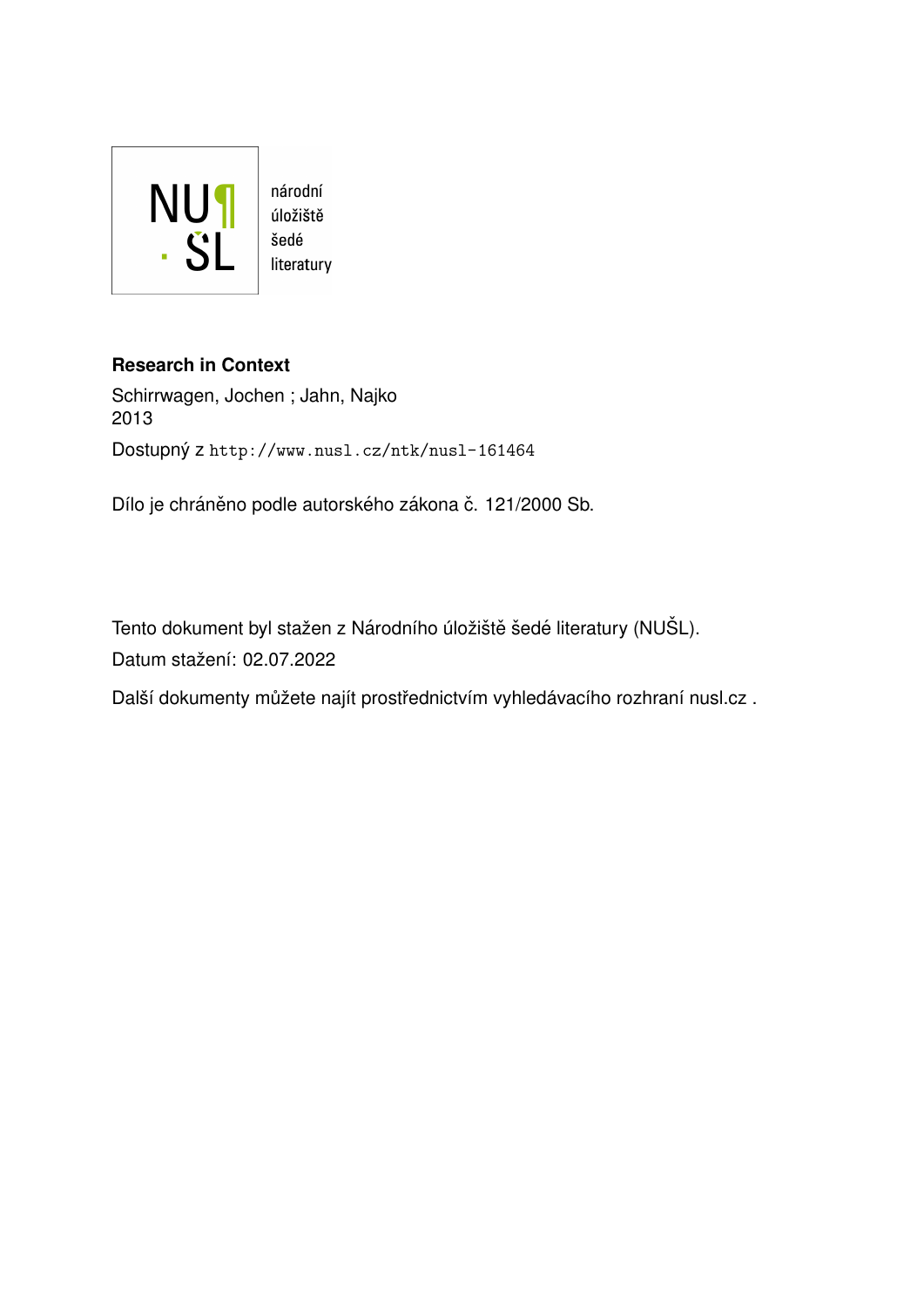# **RESEARCH IN CONTEXT (IN VIEW OF RECENT RESULTS FROM OPENAIRE PLUS AND FROM THE LIBRARY PERSPECTIVE)**

JOCHEN SCHIRRWAGEN, NAJKO JAHN

[jochen.schirrwagen@uni-bielefeld.de,](mailto:jochen.schirrwagen@uni-bielefeld.de) najko.jahn@uni-bielefeld.de

Bielefeld University Library, Bielefeld, Germany

#### **Abstract**

Context of scholarly results improves discovery, sharing and re-use in library and research communities. OpenAIREplus facilitates access to European research. Its mission is to interlink research publications, data, contributors and grants. Introducing pilots for the Social & Life Sciences we show how disciplinary services can be used to enhance publications in cross-disciplinary environments. The approach followed originates from text-mining and interlinks innovative repository services and research data infrastructures.

#### **Keyword**

Open Access, Open Science, Enhanced Publication, Research Contextualization.

## **1. MOTIVATION**

With the advent of a culture of Open Access and Open Science in conjunction with datadriven science new opportunities arise to publish research results with all available related information. It allows authors to better and more transparently present their findings ensuing from the research question, linked with the arising data, as well as the methodology used and conclusions described in their papers. For example, contributors of research data can be better credited. Scientists interested in verifying or re-using results of their colleagues gain a better insight and can ideally access the actual tools that are linked to the research results. Funding organizations could also be provided with more detailed assessment of the impact of their funded research.

In recent years concepts have been suggested and experimented with to realize such a scenario. From the DRIVER-II project findings, "Enhanced Publications" have been described with respect to modelling of their structural elements, and their support in repository platforms [Woutersen-Windhouwer, 2009]. Similarly the linked open data approach suggests the concept of "Linked Science" by semantic modelling of scientific resources [Kauppinen, 2013]. Elsevier's "Article of the Future" project has shown how scholarly articles in electronic journals can be linked with underlying research data in data repositories [IJsbrand, 2013].

In this paper we describe and present recent results and developments on how to link and enrich scholarly publications and research data in two complementing environments. In section two, we present our institutional approach at Bielefeld University by using services for publication and research data management. In section three we describe the challenges and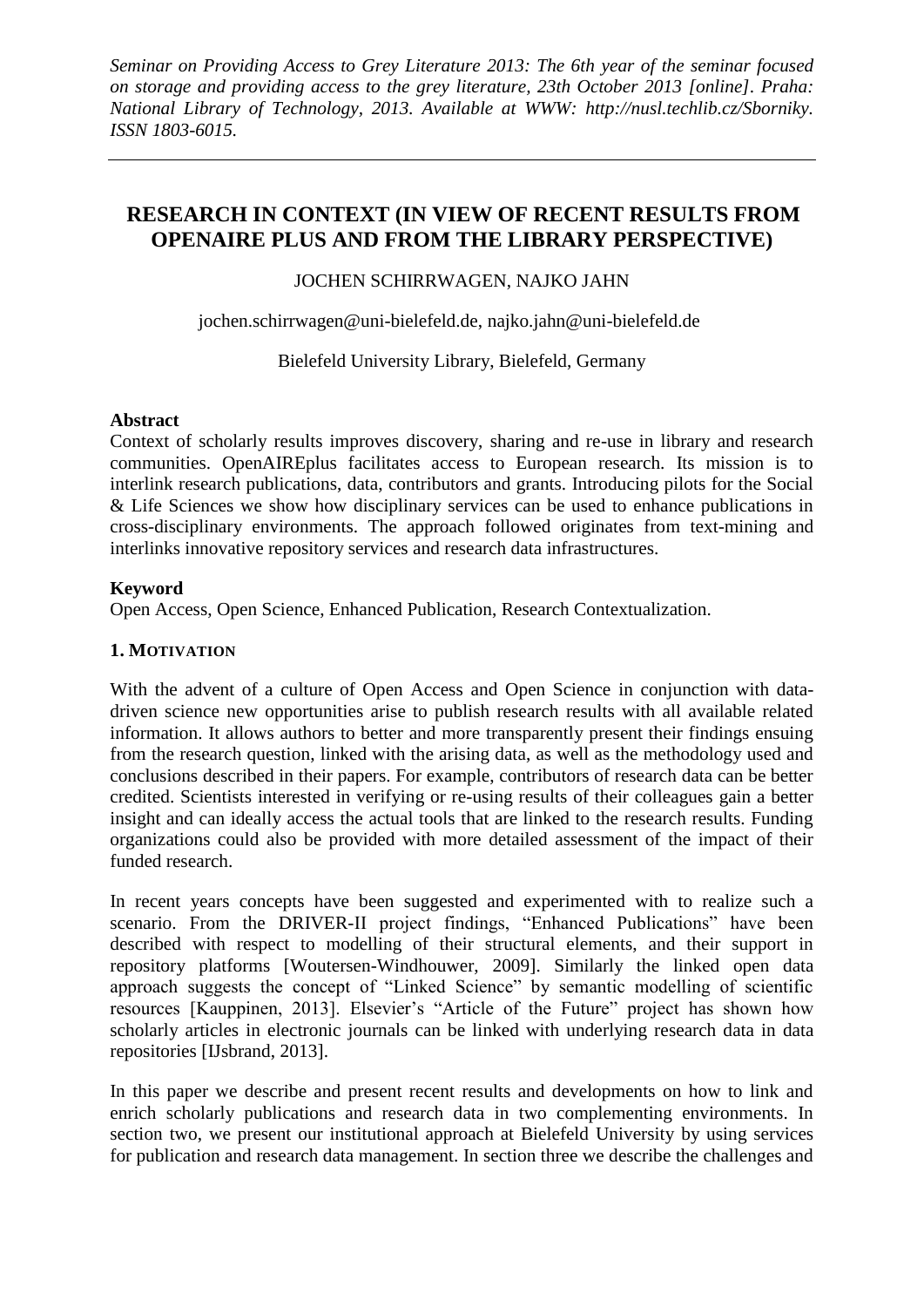opportunities to enhance and contextualize research output in the cross-disciplinary OpenAIRE infrastructure.

## **2. CONTEXTUALIZATION AT THE SOURCE – AN INSTITUTIONAL APPROACH**

At Bielefeld University, significant parts of the research infrastructure are networked on a university-wide basis. Within this network, the central service for the collection and dissemination of publications is the institutional repository and academic bibliography  $PUB<sup>1</sup>$ . Publications at Bielefeld University. Highly integrated in the university-wide ITinfrastructure, PUB reuses Bielefeld University's authentication and authorization infrastructure, staff and department profiles as well as grant information to enrich registered publications. Based on this integration, researchers and departments can create dedicated publication profiles to be embedded in the personal or working group homepages.

One particular concern is to link PUB with external bibliographic resources. This shall allow easy imports and ex post enrichment of external information such as availability of Open Access copies or research database links.

Among those sources referenced are Web of Science, Europe PubMed Central, arXiv, INSPIRE and the Directory of Open Access Journals.

A future requirement is to provide a publishing and archiving service for long-tail research data, i.e. research data that is not in the scope of an already existing disciplinary data infrastructure. This service is embedded at a university-wide strategy towards interlinking research data with publications and research information management. It is accompanied by disciplinary pilots [Friedhoff, 2013].

# **2.1 EXAMPLES**

 $\overline{a}$ 

The following examples serve for illustration on how research results in PUB can be enriched with related information and represented in a contextualized form.

#### *Linking with the CITEC Open Research Platform and the Interactive Toolkit*

The Center of Excellence Cognitive Interaction Technology (CITEC) is an interdisciplinary research institute at Bielefeld University. CITEC follows an Open Science policy and provides a service infrastructure addressing for instance Open Source software and Open Data databases. The Cognitive Interaction Toolkit [Lier, 2012] enables continuous integration of those research artefacts. Bibliographic metadata is registered in the university-wide service and imported into the Toolkit. Within the toolkit, researches link the metadata with other research artefacts aggregated by the Toolkit. In the end, these enhanced publications are exposed as Linked Data [Wiljes, C., 2013].

<sup>&</sup>lt;sup>1</sup> PUB – Publications at Bielefeld University: [http://pub.uni-bielefeld.de](http://pub.uni-bielefeld.de/)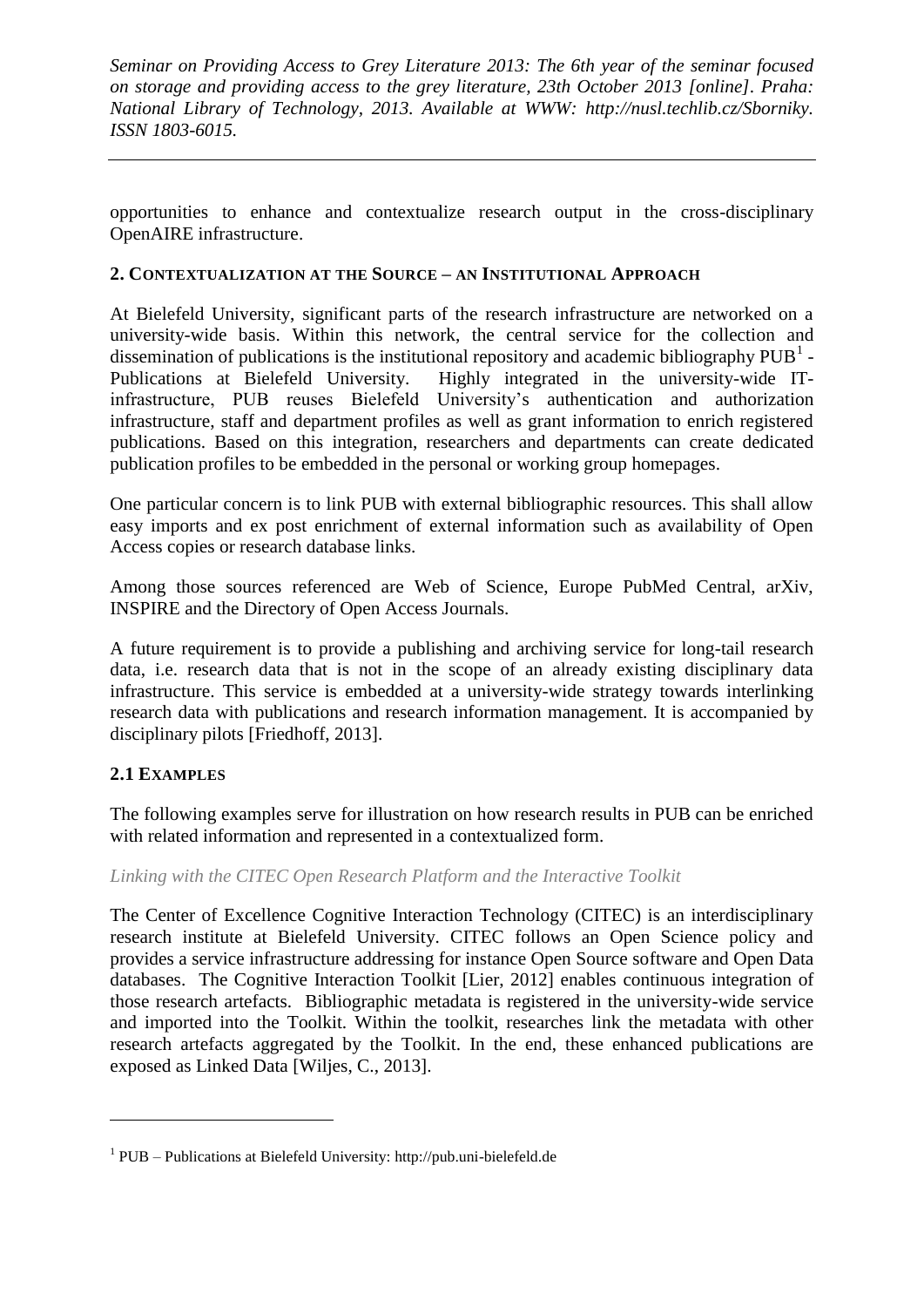|                   | University   International   Information for Q                                                  |                                            | <b>University from A-Z</b> |                                                                                                                                                                                                                                                          |                                                                      |
|-------------------|-------------------------------------------------------------------------------------------------|--------------------------------------------|----------------------------|----------------------------------------------------------------------------------------------------------------------------------------------------------------------------------------------------------------------------------------------------------|----------------------------------------------------------------------|
|                   | Back to previous page                                                                           |                                            |                            |                                                                                                                                                                                                                                                          |                                                                      |
|                   | A Detailed Analysis of a New 3D Spatial Feature Vector for Indoor Scene Classification          |                                            |                            |                                                                                                                                                                                                                                                          |                                                                      |
|                   |                                                                                                 |                                            |                            | Cognitive Interaction Toolkit [beta]                                                                                                                                                                                                                     |                                                                      |
|                   | Swadzba A, Wachsmuth S (In Press)<br>Robotics and Autonomous Systems.                           |                                            |                            | A Collection of Linked Research Data to Facilitate Interactive Cognitive Systems                                                                                                                                                                         |                                                                      |
| Download          | aras-spme-11-rvs.pdf                                                                            |                                            |                            |                                                                                                                                                                                                                                                          | <b>Center of Exi</b><br><b>Bulletinial Chic</b>                      |
| DOI               | 10.1016/j.robot.2012.10.006                                                                     |                                            |                            | <b>Toolkit Virtual</b><br>Toolkit Home<br>Extended Search<br>Login<br>Rowse                                                                                                                                                                              |                                                                      |
|                   |                                                                                                 |                                            |                            | Home > Data Sets                                                                                                                                                                                                                                         |                                                                      |
| URL               | http://dx.doi.org/10.1016/j.robot.2012.10.006                                                   |                                            |                            | 3D Indoor Scenes Database                                                                                                                                                                                                                                | Live Search                                                          |
| URN               | urn:nbn:de:0070-pub-25635768                                                                    |                                            |                            | Organisation:<br>Applied Informatics, Bielefeld University                                                                                                                                                                                               | type a keyword                                                       |
|                   | Journal Article   In Press   Quality Controlled   English                                       |                                            | <b>Mark</b>                | Version:<br>V1.0.0                                                                                                                                                                                                                                       |                                                                      |
|                   |                                                                                                 |                                            |                            | <b>Release Date:</b><br>$2009 - 09 - 01$                                                                                                                                                                                                                 | Linked Publications                                                  |
| <b>Details</b>    | <b>File Details</b><br><b>Coqnitive Interaction Toolkit</b>                                     | <b>Letter of Confirmation</b>              |                            | Description:<br>This database was collected to explore spatial features for 3D indoor scene dassification. It consists of sequences of 3D point clouds                                                                                                   | A Detailed Analysis of a New 3D<br>Spatial Feature Vector for Indoor |
|                   |                                                                                                 |                                            |                            | collected with a Swissranger. Each sequence shows a room of a certain room type. The data was collected while the camera was<br>panned and tilted simulating a robot entering a room and looking around. The database is assembled from 28 sequences one | Scene Classification<br>Indoor Scene Classification using            |
|                   |                                                                                                 |                                            |                            | sequence per specific rosm. A sequence is represented as set of text-files where the 2-, x-, and y-values of one frame are stored<br>row-wise in one file.                                                                                               | combined 3D and Gist Features                                        |
|                   | Data provided by the Cognitive Interaction Toolkit.                                             |                                            |                            | Structure:<br>An archive per room.                                                                                                                                                                                                                       | Toolkit Contents                                                     |
| Components        | http://toolkit.cit-ec.uni-bielefeld.de/components/generic/3d-scene-analysis                     |                                            |                            | Creators:<br>Agnes Swadzba                                                                                                                                                                                                                               | 32<br>Systems                                                        |
|                   |                                                                                                 |                                            |                            | Sven Wachsmuth<br>Contributors:                                                                                                                                                                                                                          |                                                                      |
| <b>Datasets</b>   | http://toolkit.cit-ec.uni-bielefeld.de/datasets/3d-indoor-scenes-database                       |                                            |                            | Philipp Nitz<br>Licenser<br>Open Data Commons Attribution Liosnie (ODC-Br) v1.0: http://opendatacommons.org/liosnies/by/1.0/.                                                                                                                            | Components                                                           |
|                   |                                                                                                 |                                            |                            | Format: Text-file (e.g. bath1/frame_0001.dat) JPG-images of depth and amplitude data<br>Keywords: scone classification indoor scenes 3D data swissranger                                                                                                 |                                                                      |
| <b>Cite this</b>  |                                                                                                 |                                            |                            | Download URL:<br>http://opendata.cit-ec.de/attachments/download/117/bath1.tar.oz                                                                                                                                                                         | Publications                                                         |
|                   |                                                                                                 |                                            |                            | http://opendata.cit-ec.delatachments/download/118/bath2.tar.oz<br>http://opendata.cit-ec.de/attachments/download/119/bath3.tar.cz                                                                                                                        | Data Sets                                                            |
| AMA<br><b>APA</b> | <b>IFFF</b><br><b>Frontiers</b><br>Harvard                                                      | <b>LNCS</b><br><b>MIA</b><br><b>BibTeX</b> | <b>RIS</b>                 | http://opendata.cit-ec.de/attachments/download/120/bedroom1.tar.gz<br>http://opendata.cit-ec.de/attachments/download/121/bedroom2.tar.gz                                                                                                                 |                                                                      |
|                   |                                                                                                 |                                            |                            | http://opendata.cit-ec.de/attachments/download/122/bedroom3.tar.gz<br>http://opendata.cit-ec.delatachments/download/123/bedroom4.tar.gz                                                                                                                  | Tutorials                                                            |
|                   | Swadzba A, Wachsmuth S. A Detailed Analysis of a New 3D Spatial Feature Vector for Indoor Scene |                                            |                            | http://opendata.cit-ec.de/attachments/download/124/eating1.tar.gz<br>http://opendata.cit-ec.delattachments/download/125/eating2.tar.gz                                                                                                                   | Manuals                                                              |
|                   | Classification. Robotics and Autonomous Systems. In Press.                                      |                                            |                            | http://opendata.cit-ec.delattachments/download/126/eating3.tar.pz                                                                                                                                                                                        |                                                                      |

Figure 1 Cross-References between publications (PUB, left) and research datasets (CITEC Interactive Toolkit

#### *Linking with Europe PubMed Central and EBI databases*

Europe PubMed Central (EuropePMC) is one of the leading thematic portals in the Life Sciences. Publications in this domain are typically assigned with PMIDs and PMC IDs. As a form of enrichment PUB can link publications with those identifiers to EuropePMC as shown in figure 2.

| Back to previous page                                                                                                                                                                                                                                                              |                                                                                                                      |                                                                                                               |
|------------------------------------------------------------------------------------------------------------------------------------------------------------------------------------------------------------------------------------------------------------------------------------|----------------------------------------------------------------------------------------------------------------------|---------------------------------------------------------------------------------------------------------------|
| Auto-regulation of the circadian slave oscillator component AtGRP7 and regulation of its<br>targets is impaired by a single RNA recognition motif point mutation                                                                                                                   | ato regulation of the structure stars molitate surgeous<br>IGMT and regulation of its recepts in required by a simpl |                                                                                                               |
| Schöning JC, Streitner C, Page DR, Hennig S, Uchida K, Wolf E, Furuya M, Staiger D (2007)<br>The Plant Journal 52(6): 1119-1130.<br>Autoregulation-of-the-circadian-slave.pdf<br>Download<br>10.1111/i.1365-313X.2007.03302.x<br>DOI<br><b>URN</b><br>urn:nbn:de:0070-pub-16310761 |                                                                                                                      | <b>Europe PubMed</b><br>search for                                                                            |
| Journal Article   Published   Quality Controlled   English<br>Mark                                                                                                                                                                                                                 |                                                                                                                      | Central                                                                                                       |
| <b>EBI BioEntities</b><br><b>File Details</b><br><b>Details</b>                                                                                                                                                                                                                    |                                                                                                                      |                                                                                                               |
|                                                                                                                                                                                                                                                                                    |                                                                                                                      |                                                                                                               |
|                                                                                                                                                                                                                                                                                    | <b>Export</b>                                                                                                        | 筒<br>Auto-regulation of the circadian slave oscillator component AtGRP7 and                                   |
| Glycine-rich RNA-binding protein 7 (UniProt:Q03250)<br>Organism: Arabidopsis thaliana<br><b>色 Download in FASTA format</b>                                                                                                                                                         | Marked Publication<br><b>C:</b> Open Data PUB<br><b>Web of Science</b>                                               | regulation of its targets is impaired by a single RNA recognition motif<br>point mutation.<br>(PMID:17924945) |
| Regulator of nonsense transcripts 1 homolog (UniProt:O9FJR0)                                                                                                                                                                                                                       | Web of Science® Times Cited: 50                                                                                      |                                                                                                               |
| Organism: Arabidopsis thaliana<br>Pt Download in FASTA format                                                                                                                                                                                                                      | View record in Web of Science®                                                                                       | <b>External Links</b><br><b>Citations</b><br><b>BioEntities</b><br><b>Related Articles</b><br><b>Abstract</b> |
| Glycine-rich RNA-binding protein 8 (UniProt:Q03251)<br>Organism: Arabidopsis thaliana<br><b>@ Download in FASTA format</b>                                                                                                                                                         | <b>Sources</b><br>PMID: 17924945<br><b>PubMed   Europe PMC</b>                                                       | Open Access at Bielefeld University                                                                           |
| AT4G39260 protein (UniProt:B9DFJ8)                                                                                                                                                                                                                                                 |                                                                                                                      | Get additional Open Access full texts that are not available in Europe PMC                                    |
| Data provided by the European Bioinformatics Institute (EBI)<br><b>UniProt</b><br>Organism: Arabidopsis thaliana<br>Pt Download in FASTA format                                                                                                                                    | Search this title in<br>Google Scholar<br><b>B</b> BASE                                                              | • Open Access at Bielefeld University                                                                         |

Figure 2 Publication linkage in PUB with EuropePMC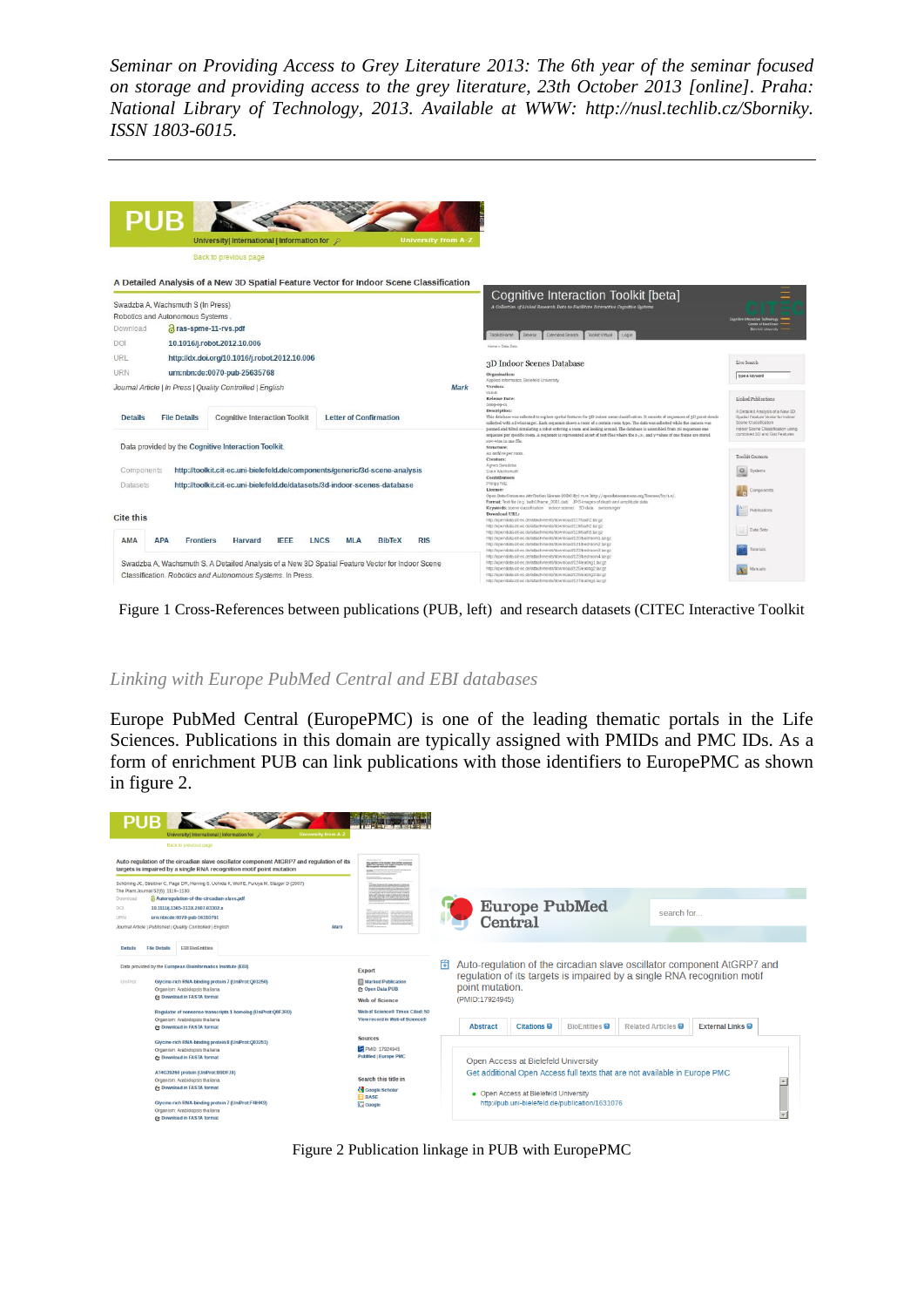Recently EuropePMC has developed a value added service the "External Links Service"<sup>2</sup> [Kinsey, 2013]. It is a vehicle to provide further information to publications in Europe PMC. These can be fulltext links, links to databases and datasets or even educational coursework. During the summer of 2013 PUB provided links to more than 250 Open Access publications<sup>3</sup> otherwise not yet available in Europe PMC. Conversely PUB links from its publications to research data at EBI automatically. Up to now more than 100.000 links to bio entities have been determined and are visible at Bielefeld University website on article level.

# **3. LINKING DATA, PUBLICATIONS AND OTHER SCHOLARLY INFORMATION IN OPENAIRE**

The linking and contextualisation of research results at the infrastructure level is far more challenging than it is at the local level.

OpenAIRE<sup>4</sup> – the Open Access Infrastructure for Research in Europe – is building its 2nd generation participatory infrastructure. Proceeded by the European Commission Open Access pilot which collects FP7 and ERC funded research publications, it now provides access to the research results of European funded projects, extends to other national funders and includes Open Access publications aggregated from the DRIVER network of institutional and thematic repositories. Moreover, by collecting information on research datasets the revised infrastructure includes methods to interlink related entities of scholarly communication. This provides the user with a rich information graph which can navigate between publications, and if available research data, research information and statistics.

However OpenAIRE is faced with major challenges. These issues are usually because of the sheer diversity of scientific data, and the subject-specific infrastructure interfaces. Cultural practices for managing data and publications in subject communities also differ greatly. Therefore OpenAIRE closely works with scientific partners from different scientific fields: DANS<sup>5</sup> for the Social Sciences & Humanities, EMBL-EBI<sup>6</sup> for the Life Sciences and BADC<sup>7</sup> for earth observation data.

OpenAIRE's network of 33-pan European advocacy offices liaise with initiatives  $(COAR<sup>8</sup>)$ ,  $LIBER<sup>9</sup>$ ,  $RDA<sup>10</sup>$ ) to promote the benefits of Open Access to data and publications, to provide

 $\overline{a}$ 

<sup>2</sup> External Links Service:<http://europepmc.org/LabsLink>

<sup>&</sup>lt;sup>3</sup> [http://europepmc.org/search?page=1&query=LABS\\_PUBS:1056&sortby=Relevance](http://europepmc.org/search?page=1&query=LABS_PUBS:1056&sortby=Relevance)

<sup>4</sup> OpenAIRE is available at [http://www.openaire.eu](http://www.openaire.eu/) and with its new infrastructure located at [http://beta.openaire.eu](http://beta.openaire.eu/)

<sup>5</sup> Data Archiving and Networked Services: [http://www.dans.knaw.nl](http://www.dans.knaw.nl/)

<sup>6</sup> European Bioinformatics Institute: [http://www.ebi.ac.uk](http://www.ebi.ac.uk/)

<sup>7</sup> British Atmospheric Data Centre: [http://badc.nerc.ac.uk](http://badc.nerc.ac.uk/)

<sup>8</sup> Confederation of Open Access Repositories: <http://www.coar-repositories.org/>

<sup>9</sup> Association of European Research Libraries:<http://www.libereurope.eu/>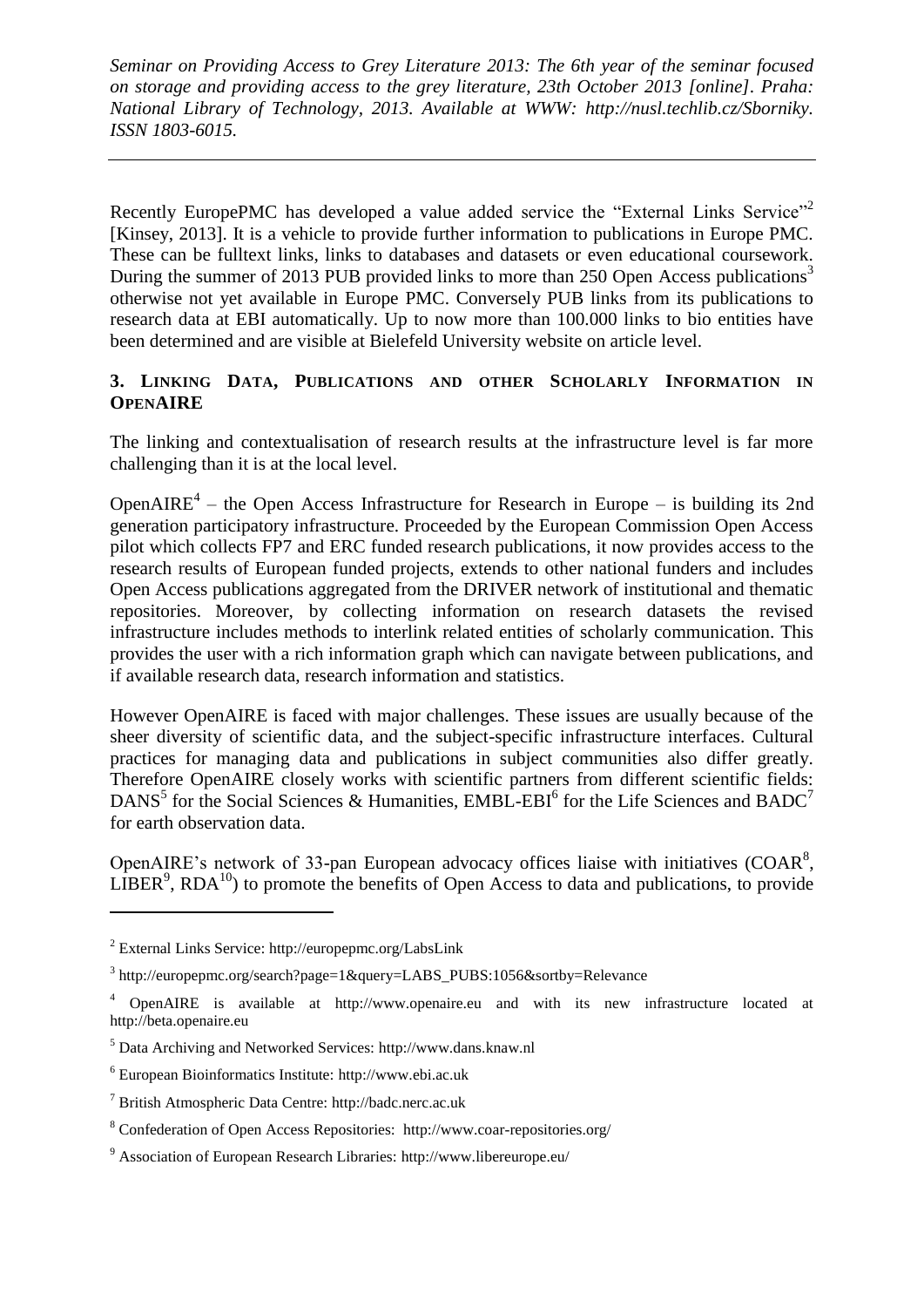guidance for researchers and managers of participating data providers. This is furthered by the OpenAIRE guidelines<sup>11</sup> which assist repository managers of the following typologies to encode links from publications to projects and research data in the metadata:

- Scholarly publications in institutional and thematic repositories using OAI-PMH and usage guidelines of OAI-DC metadata
- Research data in data repositories adapting the DataCite metadata kernel [Starr, 2011]
- Research information about funded projects in CRIS applications

# **3.1. SUBJECT SPECIFIC PILOTS FOR ENHANCED PUBLICATIONS**

OpenAIRE aims to build a cross-disciplinary infrastructure that represents publications linked with underlying research data. From the start, subject-specific practices of researchers and the management of publication and research data linkage in their communities needs to be fully understood. For this reason two demonstrators have been constructed to showcase the interlinking of data and publications within the Life Sciences and Social Sciences & Humanities. They address different aspects and serve for the identification of issues and current practices, and to stimulate the development of a cross-disciplinary model in the OpenAIRE infrastructure [Hoogerwerf, 2013].

#### *Life Sciences demonstrator*

 $\overline{a}$ 

The Life Sciences demonstrator<sup>12</sup> is based on publications originating in Europe PMC which actively links to biological research data. These publications shall be "re-used" in a generic aggregative infrastructure that can provide further information related to these publications (e.g. project information, similar publications, citation information). However it was identified that the lack of a standardized exchange format that encode such enriched bibliographic metadata and the use of domain specific API's for data access impedes its transfer among infrastructures.

The demonstrator shows publications that were identified by PMIDs in the Bielefeld PUB service as described above. The demonstrator relates the publications with other entities, namely authors, bio-entities and FP7 project information in a graphical user interface of a web application, see figure 3.

The enrichments are captured automatically. For a given PMID the EuropePMC RESTful service<sup>13</sup> can be queried for linked information on:

<sup>10</sup> Long Tail of Research Data IG:<https://rd-alliance.org/internal-groups/long-tail-research-data-ig.html>

<sup>&</sup>lt;sup>11</sup> OpenAIRE Guidelines: [https://guidelines.openaire.eu](https://guidelines.openaire.eu/)

<sup>12</sup> Life Sciences demonstrator:<http://ub.unibi.de/oademo>

<sup>13</sup> EuropePMC RESTful web service:<http://europepmc.org/RestfulWebService>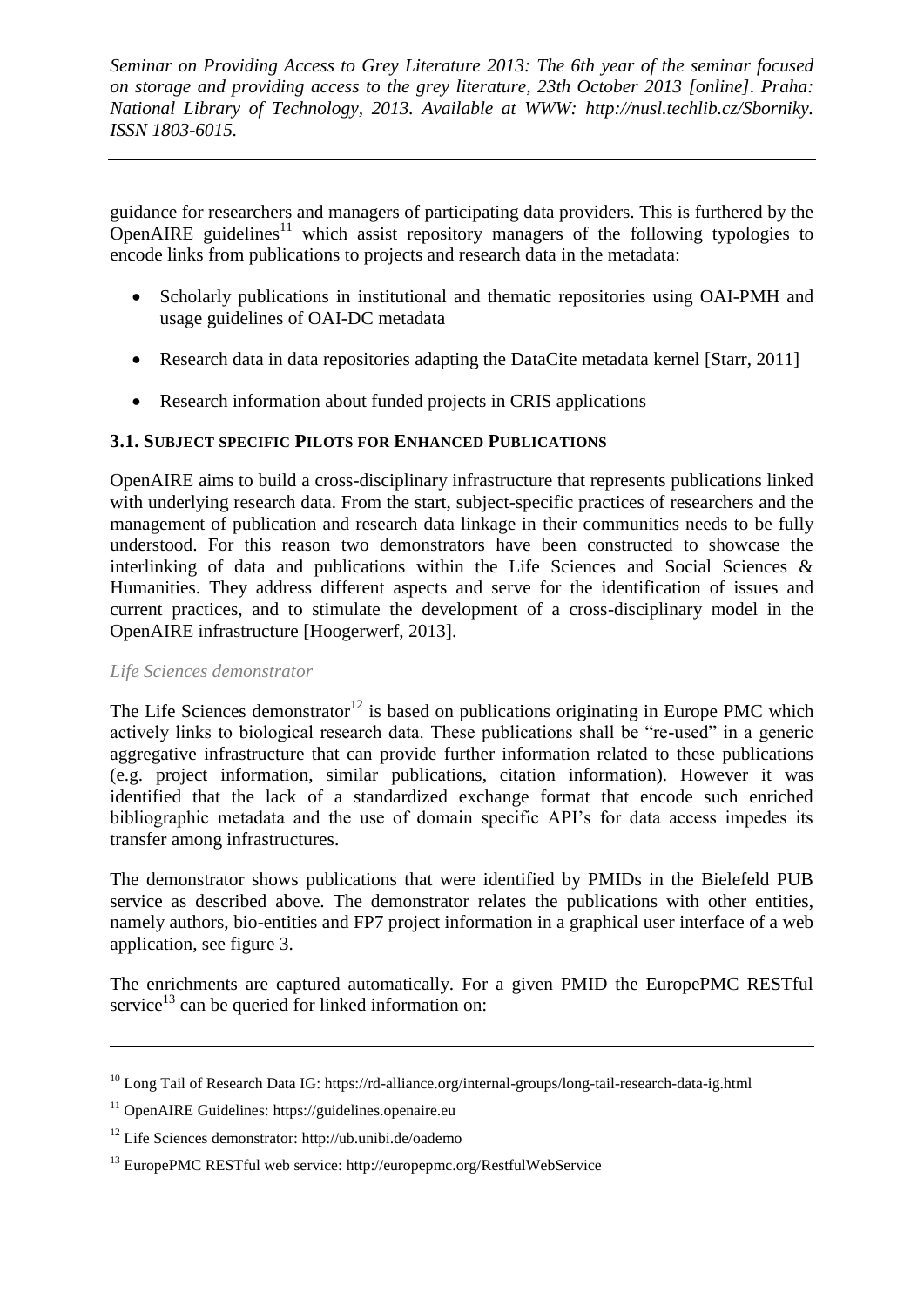- Citations in other publications
- References to biological databases either manually attributed by data curators or automatically analysed by text-mining
- Medical Subject Headings that are tagged with the publication

| Holk Cruse <sup>UNIBI</sup> and Rüdiger Wehner<br>Text-mined terms FP7 References 3 Citations Full text available<br><b>MeSH</b> |                                   |                                                                                                                        | <b>Identifiers</b><br>$\bullet$ $Z$ PMID:21445233<br>• <b>E' PMCID:PMC3060166</b> | • <b>E' University of Bielefeld (1886087)</b><br>• <b>Z'</b> DOI: 10.1371/journal.pcbi.1002009                  |      |                 |                                  |            |  |
|----------------------------------------------------------------------------------------------------------------------------------|-----------------------------------|------------------------------------------------------------------------------------------------------------------------|-----------------------------------------------------------------------------------|-----------------------------------------------------------------------------------------------------------------|------|-----------------|----------------------------------|------------|--|
| <b>O</b> The following biological entities have been automatically c                                                             | Search in                         | Query                                                                                                                  |                                                                                   |                                                                                                                 |      |                 |                                  |            |  |
|                                                                                                                                  | Protein Knowledgebase (UniProtKB) | $\ddot{\phantom{a}}$                                                                                                   | organism:299895                                                                   | Search   Advanced Search >                                                                                      |      | Clear           |                                  |            |  |
| • Gene Ontology Terms                                                                                                            |                                   |                                                                                                                        |                                                                                   | 10 results for organism:"Cataglyphis bicolor (desert ant) [299895]" in UniProtKB sorted by score descending [2] |      |                 |                                  |            |  |
| ○ 【Z Memory                                                                                                                      |                                   | Browse by taxonomy, keyword, gene ontology, enzyme class or pathway I = Reduce sequence redundancy to 100%, 90% or 50% |                                                                                   |                                                                                                                 |      |                 |                                  |            |  |
| <b>EX lateral inhibition</b><br>$\circ$                                                                                          |                                   |                                                                                                                        |                                                                                   |                                                                                                                 |      |                 | Page 1 of                        |            |  |
|                                                                                                                                  |                                   |                                                                                                                        |                                                                                   |                                                                                                                 |      |                 |                                  |            |  |
| · [Z behaviour                                                                                                                   |                                   |                                                                                                                        |                                                                                   |                                                                                                                 |      |                 |                                  |            |  |
| $\circ$ $\mathbb{Z}$ learning                                                                                                    | <b>Results ellitomize</b>         |                                                                                                                        |                                                                                   |                                                                                                                 |      |                 |                                  |            |  |
| · <b>Z</b> localization                                                                                                          |                                   |                                                                                                                        |                                                                                   |                                                                                                                 |      |                 |                                  |            |  |
| · <b>Z</b> long term memories                                                                                                    |                                   |                                                                                                                        |                                                                                   | Expand search to "Cataglyphis bicolor (desert ant) [299895]" to include lower taxonomic ranks                   |      |                 |                                  |            |  |
| ○ <b>Z</b> short term memory                                                                                                     | Entry                             | Entry name                                                                                                             | <b>Status</b>                                                                     | Protein names                                                                                                   | 1.31 | Gene names      | Organism                         | - Length   |  |
| · [Z habituation                                                                                                                 | Q <sub>2</sub> YGT5<br>o          | Q2YGT5 9HYME                                                                                                           |                                                                                   | Cytochrome c oxidase subunit 1                                                                                  |      | COI CO1         | Cataglyphis bicolor (desert ant) | 255        |  |
| · <i>C</i> development                                                                                                           | 0<br><b>G5DCQ8</b>                | G5DCQ8_9HYME                                                                                                           | ÷                                                                                 | Cytochrome c oxidase subunit 1                                                                                  |      |                 | Cataglyphis bicolor (desert ant) | 250        |  |
| ○ Z vision                                                                                                                       | G5DCU1                            | G5DCU1_9HYME                                                                                                           |                                                                                   | Cytochrome c oxidase subunit 1                                                                                  |      |                 | Cataglyphis bicolor (desert ant) | 250        |  |
| ○ <b>Z</b> locomotion                                                                                                            | G5DCU3<br>o                       | G5DCU3 9HYME                                                                                                           |                                                                                   | Cytochrome c oxidase subunit 1                                                                                  |      |                 | Cataglyphis bicolor (desert ant) | 250        |  |
|                                                                                                                                  | 0<br>A1YW69                       | A1YW69_9HYME                                                                                                           | ÷                                                                                 | Cytochrome c oxidase subunit 1                                                                                  |      | CO <sub>1</sub> | Cataglyphis bicolor (desert ant) | 255        |  |
| ○ <b>Z</b> Cognition                                                                                                             | Θ<br>Q2YGS8                       | Q2YGSB_9HYME                                                                                                           |                                                                                   | Cytochrome c oxidase subunit 2                                                                                  |      | COII            | Cataglyphis bicolor (desert ant) | 167        |  |
| · Z visual learning                                                                                                              | o<br>Q <sub>2</sub> VWK6          | Q2VWK6_9HYME                                                                                                           | ÷                                                                                 | Cytochrome c oxidase subunit 2                                                                                  |      | COII            | Cataglyphis bicolor (desert ant) | 167        |  |
| • Organisms                                                                                                                      | Θ<br>A1YW68                       | A1YW68_9HYME                                                                                                           | Ŕ                                                                                 | Cytochrome c oxidase subunit 1                                                                                  |      | CO <sub>1</sub> | Cataglyphis bicolor (desert ant) | 255        |  |
| $\circ$ $\mathbb{Z}$ animals<br>· <b>L</b> <sup>2</sup> desert ants                                                              | o<br>A1YW80                       | A1YW80 9HYME                                                                                                           | ŵ                                                                                 | Cytochrome c oxidase subunit 1                                                                                  |      | CO <sub>1</sub> | Cataglyphis bicolor (desert ant) | 255<br>167 |  |

Figure 3 Navigating the information graph in the Life Sciences demonstrator

*Social Sciences & Humanities (SSH) demonstrator*

The research practices in the SSH domain divides into

- the quantitative social sciences with rather structured methodologies and mainly numerical types of data (surveys),
- the qualitative social sciences and humanities with various methodologies and types of data created, among them interviews, transcripts, digitized material.

The Social Sciences and Humanities demonstrator is derived from the Dutch portal  $NARCIS<sup>14</sup>$  that provides research information from CRIS applications and acts as the national aggregator of Dutch institutional repositories. Furthermore, the demonstrator utilizes results from a series of enhanced publication experiments in DRIVER-II (such as

 $\overline{a}$ 

<sup>14</sup> NARCIS: [http://www.narcis.nl](http://www.narcis.nl/)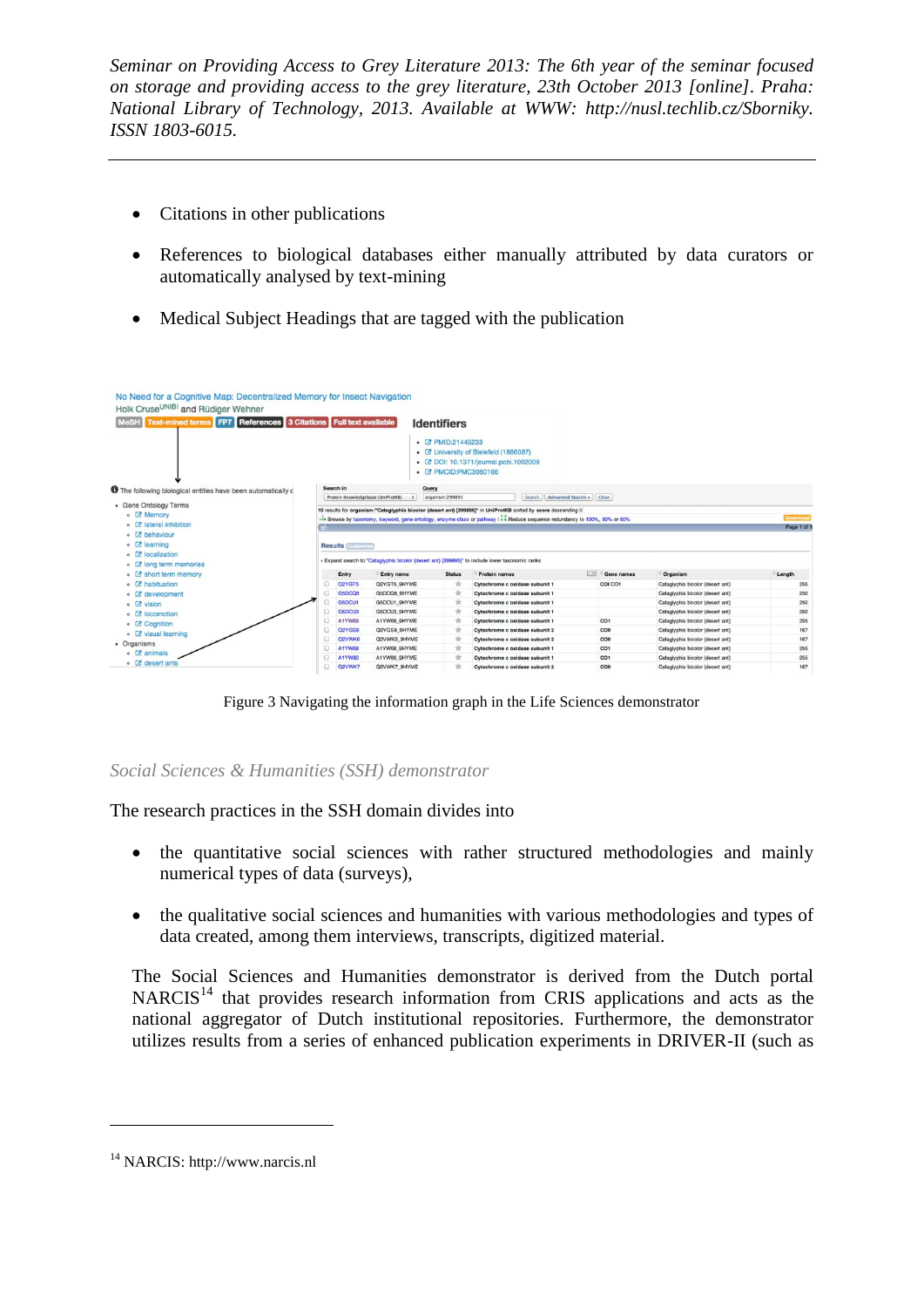using  $OAI-ORE^{15}$  to describe aggregations of publications with related resources) and continued in tender projects<sup>16</sup> in the Netherlands.

Publications are chosen from two of the tender projects: DataPlus from the social sciences (figure 4) and Veteran Tapes from the humanities. They are enriched with common references to entities:

- with related publications (like citations) in NARCIS,
- with related datasets that are registered in NARCIS,
- with identified authors, editors of the publication and their affiliated organisations,
- with information to the funded projects

and specific references to data entities that depends on the scientific area the publication belongs:

• survey data for DataPlus,

 $\overline{a}$ 

• interview fragments for Veteran Tapes.

The resources and the semantic relations that interlink the resources are encoded as Resource Maps and manually added to the demonstrator. The resource maps are then transformed using XSLT into a human readable web interface.

It was identified that NARCIS contains descriptions of all the entities of the research results. Though the relations between the entities are missing and it is up to data curators or authors to add them manually or to apply sophisticated data mining algorithms.

<sup>&</sup>lt;sup>15</sup> OAI-ORE: Obiect Reuse and Exchange - standard to model and describe aggregations of web resources: <http://www.openarchives.org/ore/>

<sup>&</sup>lt;sup>16</sup> Enhanced Publication overview at SURF: <http://www.surf.nl/en/themas/openonderzoek/verrijktepublicaties/Pages/Default.aspx>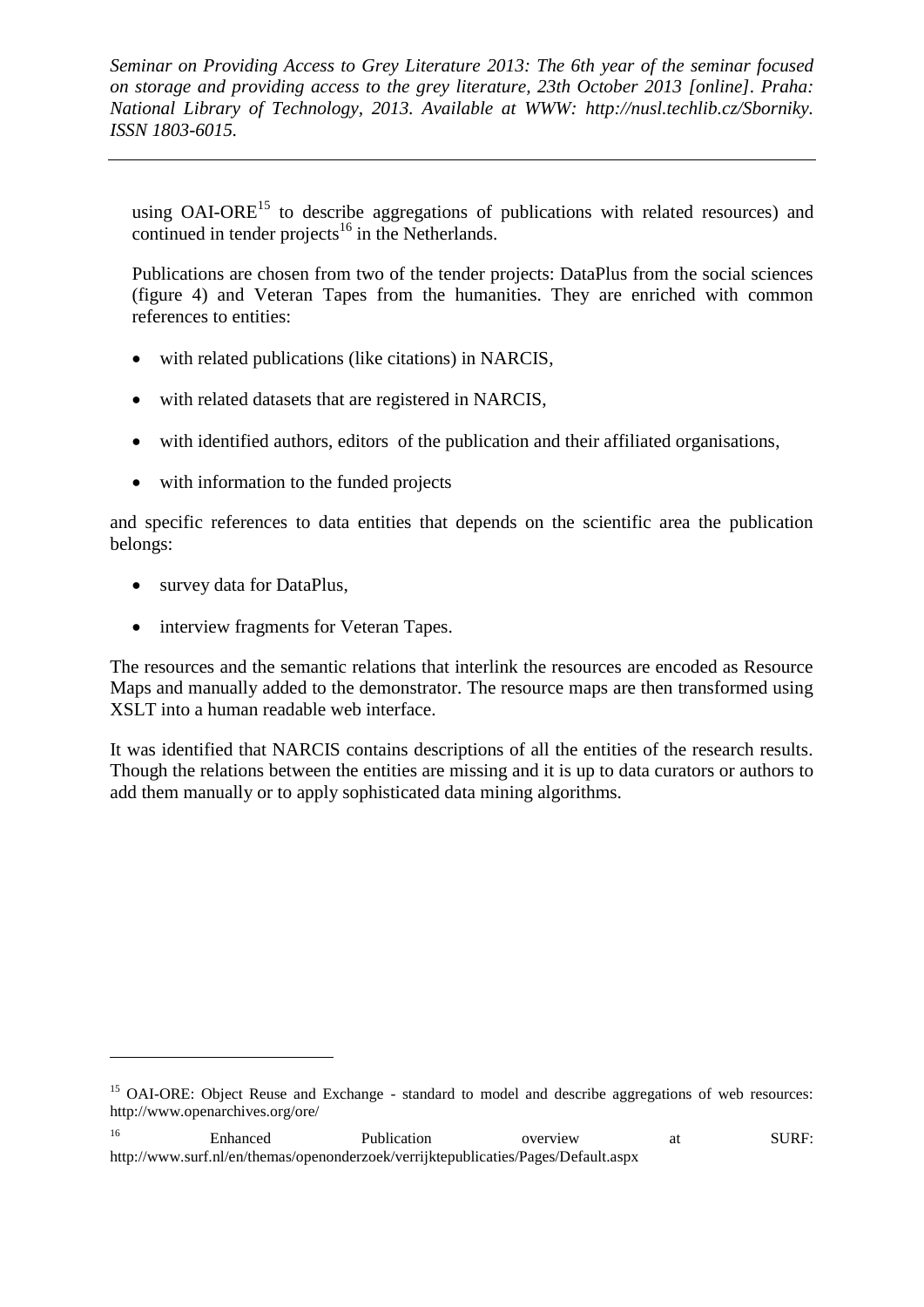

Figure 4 Web presentation of the enriched Social Science example

Both demonstrators show the problem of limiting the references to datasets to a certain number and to select and present only relevant ones. It is often the case that disciplinespecific metadata frameworks are bound to discipline and project specific tools and infrastructures and cannot processed and managed in a straightforward manner by generic cross-disciplinary infrastructures. In this case, a user in OpenAIRE should be guided to the subject-specific infrastructure to explore more in-depth findings (such as study concepts and variables, methodologies and research workflows).

#### **3.2 SUPPORT OF ENHANCED PUBLICATIONS IN THE CONTEXT OF OPENAIREPLUS**

The technical infrastructure builds and extends on the multi-layer scalable software framework  $D-NET^{17}$ . It provides a rich set of services for aggregation and managing scientific information. Value added functionalities enable users to interact with the OpenAIRE portal as the central gateway to the infrastructure, see figure 5.

OpenAIRE supports various workflows to enter metadata into the information space:

 By collecting (and normalizing) content from data sources (literature and data repositories, CRIS, funder databases, authoritative registries for author and repository identifiers)

 $\overline{a}$ 

 $17$  D-NET software toolkit[: http://d-net.research-infrastructures.eu](http://d-net.research-infrastructures.eu/)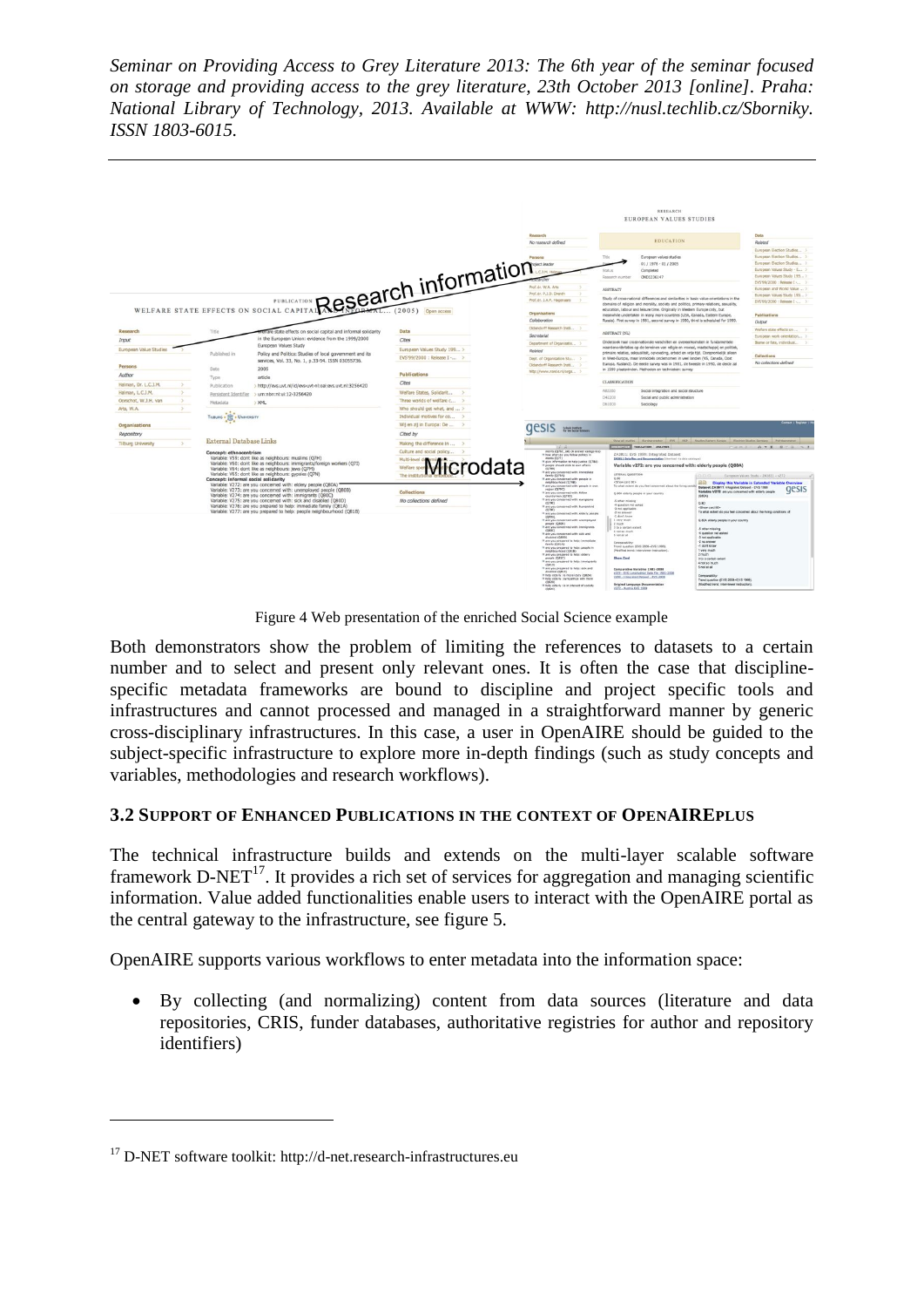- By inferring links from one object (e.g. publication) to other resources and make associations; the approach is based on mining algorithms applied on metadata and fulltext documents
- By claims and feedback about information provided by end users to OpenAIRE about assigning publications to their respective funded project
- Finally by providing links among research results by end users, that can be modelled as aggregations

The OpenAIRE data model was designed to support these various mechanisms, to keep provenance information and assign a level of trust (in descending order from registered data sources to end users). Furthermore it supports the interlinking of all the entities.

A dedicated value-added service – the Enhanced Publication Service – will be implemented that will support Enhanced Publications in either two ways:

- 1. To present publications in its scientific context by utilizing links in the collected metadata from dataproviders, analysed by inferring algorithms or claimed and entered by end-users.
- 2. To enable users to interact for constructing and building up Enhanced Publications from Information Space or external resources.

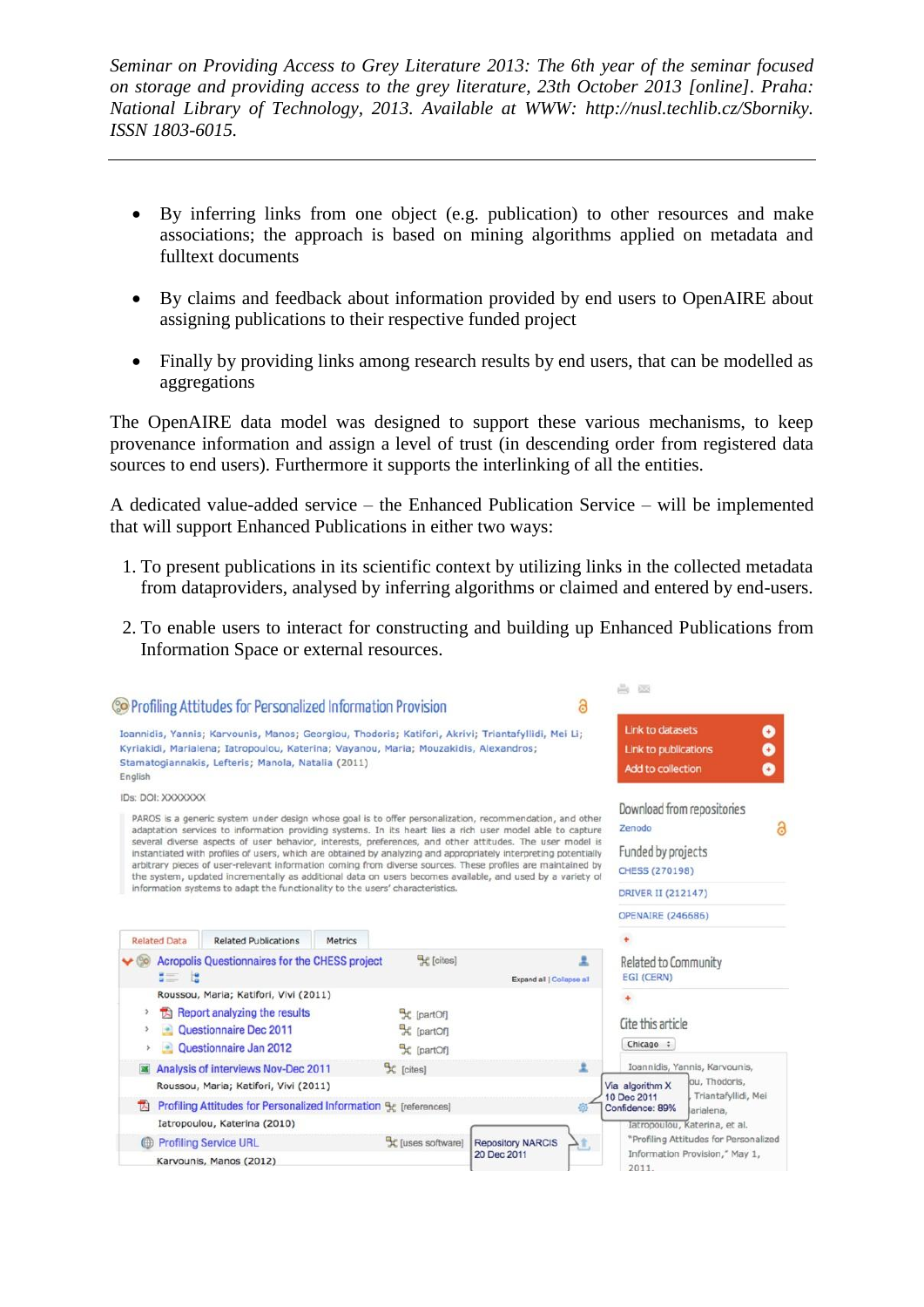Figure 5 Preview of an enhanced publication in OpenAIRE

## **CONCLUSIONS**

Modern scientific information infrastructures allow scientists to make relations between publications and datasets. PUB at Bielefeld University supports this kind of publication enrichments with links to disciplinary research data services and to other resources in subjectspecific information portals.

Conversely scholarly communication infrastructures like OpenAIRE benefit from rich information data sources. Demonstrators have been created and analysed to conceive publication and data management in subject-specific infrastructures. The results can inform the development of OpenAIRE services to manage and link publications and research and to put them in their scientific context.

### **ACKNOWLEDMENT**

This work is partially funded by the European Commission FP7 project OpenAIREplus (FP7- INFRA-2011-2, Grant Agreement no. 283595). It would have not been possible without the support, ideas and experience of partners and people from the OpenAIRE Consortium.

# **References**

- Friedhoff, S., et al.: Social Research Data: Documentation, Management, and Technical Implementation within the SFB 882, SFB 882 Working Paper Series, no.16, Bielefeld: DFG Research Center (SFB) 882 From Heterogeneities to Inequalities. 2013
- Kauppinen, T., Baglatzi, A. and C. Keßler. Linked science: Interconnecting scientific assets, in: Data-Intensive Science,T. Critchlow and K. Kleese-Van Dam, eds, Chapman & Hall/CRC Computational Science, USA, May 2013
- Kinsey, A.: New Europe PMC External Links Service: enabling access to more resources. 2013 <http://blog.europepmc.org/2013/07/new-europe-pmc-external-links-service.html>
- Lier F, Siepmann F, Paul-Stueve T, Wrede S, Wachsmuth S, Lütkebohle I. Facilitating Research Cooperation through Linking and Sharing of Heterogenous Research Artifacts. In: Sack H, Pellegrini T, eds. Proceedings of the 8th International Conference on Semantic Systems (I-SEMANTICS '12). New York, NY, USA: ACM; 2012: 157–164.